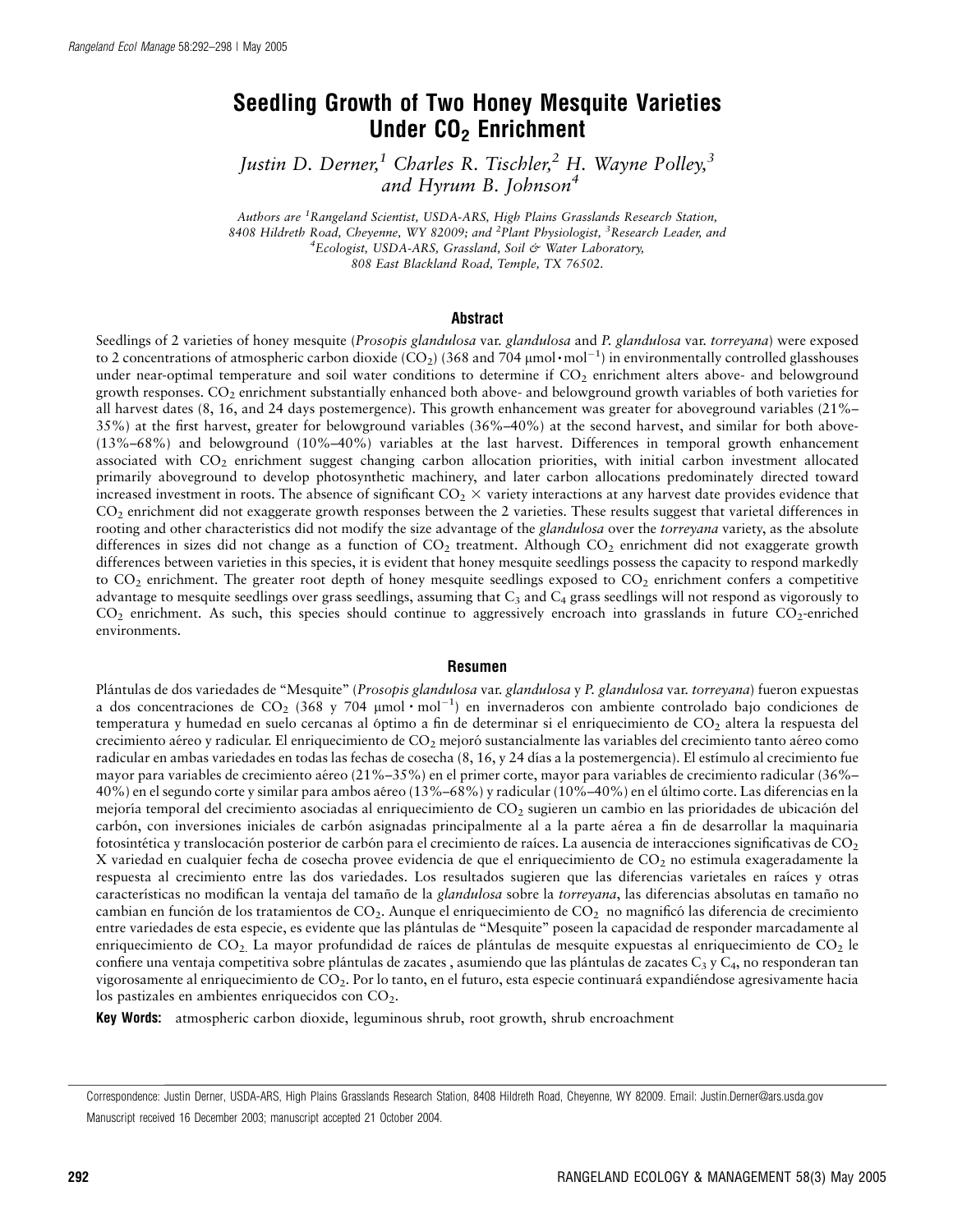### INTRODUCTION

Honey mesquite (Prosopis glandulosa Torr.) is a leguminous shrub that has displaced native herbaceous vegetation in arid and semiarid rangeland ecosystems of the southwestern United States (Archer 1989, 1990, 1995; Van Auken 2000; Ansley et al. 2001). Two varieties of honey mesquite occupy distinct habitats in this region. Prosopis glandulosa var. glandulosa occurs in mesic environments of west-central and central Texas (Burkhart 1976) as large, single-stem trees, whereas Prosopis glandulosa var. torreyana occurs in xeric environments of west Texas and southern New Mexico (Hilu et al. 1982) as short, multi-stem shrubs. Pennington et al. (1999) found that under well-watered conditions the carbon isotope composition of leaves, a surrogate for leaf water-use efficiency, differed between seedlings of honey mesquite from xeric and mesic habitats, strongly suggesting a genetic difference between types. Additionally, random amplified polymorphic DNA (RAPD) marker results classified honey mesquite trees along the southern portion of the New Mexico–Texas border as the variety torreyana and trees from central Texas as the variety glandulosa (Pennington and Tischler, personal communication, 2004).

Bond and Midgley (2000) suggested that invasion by woody plants and subsequent increase in density of these species in grass-dominated ecosystems may be attributable to a significant positive effect of atmospheric carbon dioxide  $(CO<sub>2</sub>)$  enrichment on growth of woody plant species. The relative responsiveness of these 2 honey mesquite varieties to  $CO<sub>2</sub>$  enrichment may indicate which will more aggressively encroach into rangelands in the future. Previous investigations have identified speciesspecific (e.g., Joel et al. 2001; Goverde et al. 2002) and genotype-specific (e.g., Roumet et al. 2002) responses of plants to  $CO<sub>2</sub>$  enrichment. Dissimilar growth responses to  $CO<sub>2</sub>$  for these 2 honey mesquite varieties may be manifested in differential rates of shrub encroachment in arid and more mesic rangelands (Polley 1997; Polley et al. 1997).

Our objective in this investigation was to determine if  $CO<sub>2</sub>$ enrichment exaggerates variation in above- and belowground growth responses between 2 honey mesquite varieties. Because plants from mesic environments generally grow faster than those from arid environments (Chapin 1980; Lambers and Poorter 1992) and  $CO<sub>2</sub>$  enrichment usually increases relative growth rate (RGR)(Poorter 1993) and biomass (Bunce 1997) of species that grow rapidly, we tested the null hypothesis that  $CO<sub>2</sub>$  enrichment does not preferentially increase growth of honey mesquite from mesic (var. *glandulosa*) compared to xeric (var. torreyana) environments. We assessed above- and belowground growth responses by growing seedlings of honey mesquite in environmentally-controlled glasshouses at nearoptimal temperature and soil water conditions. Because the first weeks of growth are most critical to the establishment of honey mesquite (Polley et al. 2002a), we evaluated growth responses during this time period. In addition,  $CO<sub>2</sub>$  effects on plant growth may be transient (Poorter 1993; Centritto et al. 1999), disappearing after seedlings are just a few weeks old; therefore, we conducted multiple harvests during the first weeks of growth to discern the time-course of  $CO<sub>2</sub>$  responses through measurements of RGR (Polley et al. 2002b). Understanding the basic ecological responses to  $CO<sub>2</sub>$  enrichment of varieties of

honey mesquite seedlings from contrasting environments may assist in assessing the invasiveness of this noxious shrub in rangelands.

### MATERIALS AND METHODS

Seeds were collected in late July 2000 from 3 individual trees (genotypes) from each of 2 sites: the Temple, Texas vicinity (87.9 cm mean annual precipitation [MAP]) and near the Texas–New Mexico border off Interstate 10 (24.7 cm MAP), which is about 1 050 km to the west of the Temple site. Caution was taken to ensure that these trees were at least 2 km from any major road. As noted previously, RAPD marker results of trees in the vicinity of our collection sites (but not our trees specifically) classified honey mesquite trees near the Texas–New Mexcio border as the variety torreyana and trees from central Texas as the variety glandulosa (Pennington and Tischler, personal communication, 2004).

To prevent confounding influences of seed mass on initial seedling development (Villar et al. 1998), seeds of each genotype were weighed prior to planting to ensure similar seed mass within a genotype. On 14 June 2001, 2 seeds of each genotype were planted in each of 36 pots (each pot measuring 0.05 m in diameter  $\times$  1.60 m deep), for a total of 216 pots. Pots were constructed from polyvinyl chloride pipe cut longitudinally into 2 pieces of equal size to facilitate recovery of intact root systems. The 2 halves of each pot were taped together and secured at the base with a perforated cap. Pots were filled with a sandy loam soil (Alfisol, Udic Paleustalfs; Huckabee et al. 1977) with the following properties:  $pH = 7.1$ , organic carbon content  $= 0.57\%$ , 76.2% sand, 16.2% silt, 7.6% clay, field capacity  $= 18\%$  on a volumetric basis. Soil in the pots was wetted to drip prior to planting by adding halfstrength Hoagland's nutrient solution (Hoagland and Arnon, 1950). Following planting, pots with each genotype were randomly assigned to 1 of 4 glasshouse bays. Two bays were maintained at ambient  $CO_2$  and 2 at elevated  $CO_2$ , with 9 pots per genotype in each bay  $(2 \text{ varieties} \times 3 \text{ genotypes per})$ variety  $\times$  2 CO<sub>2</sub> concentrations  $\times$  2 glasshouse bays  $\times$  9 pots/genotype/bay  $= 216$  pots). Full-strength Hoagland's solution was added daily to each pot to maintain soil water content near field capacity. Seedlings were thinned to 1 per pot following emergence.

The  $CO<sub>2</sub>$  concentration of air in each of 4 glasshouse bays was measured at 4-minute intervals with a Li-Cor Model LI-6262 infrared gas analyzer (Li-Cor, Inc., Lincoln, NE). The  $CO<sub>2</sub>$ readings were corrected for atmospheric pressure measured with a Druck Model DPI 260 pressure indicator (Druck, Inc., New Fairfield, CT). The infrared analyzer was calibrated daily against  $4 \text{ CO}_2$  gas standards and weekly against a Li-Cor LI-610 dewpoint generator (Li-Cor). Air temperature, manually set at  $30^{\circ}$ C for both day and night, was measured in the center of each bay with fine-wire  $(25-\mu m)$  diameter) thermocouples. Pure  $CO<sub>2</sub>$ gas was injected into appropriate bays as required to maintain the elevated  $CO<sub>2</sub>$  concentration. The  $CO<sub>2</sub>$  concentration of air in the ambient and elevated  $CO<sub>2</sub>$  treatments averaged 368 and 704  $\mu$ mol·mol<sup>-1</sup>, respectively. Photosynthetic photon flux density (PPFD) was measured on the glasshouse roof with a quantum sensor (LI-190SB; Li-Cor) and within the glasshouse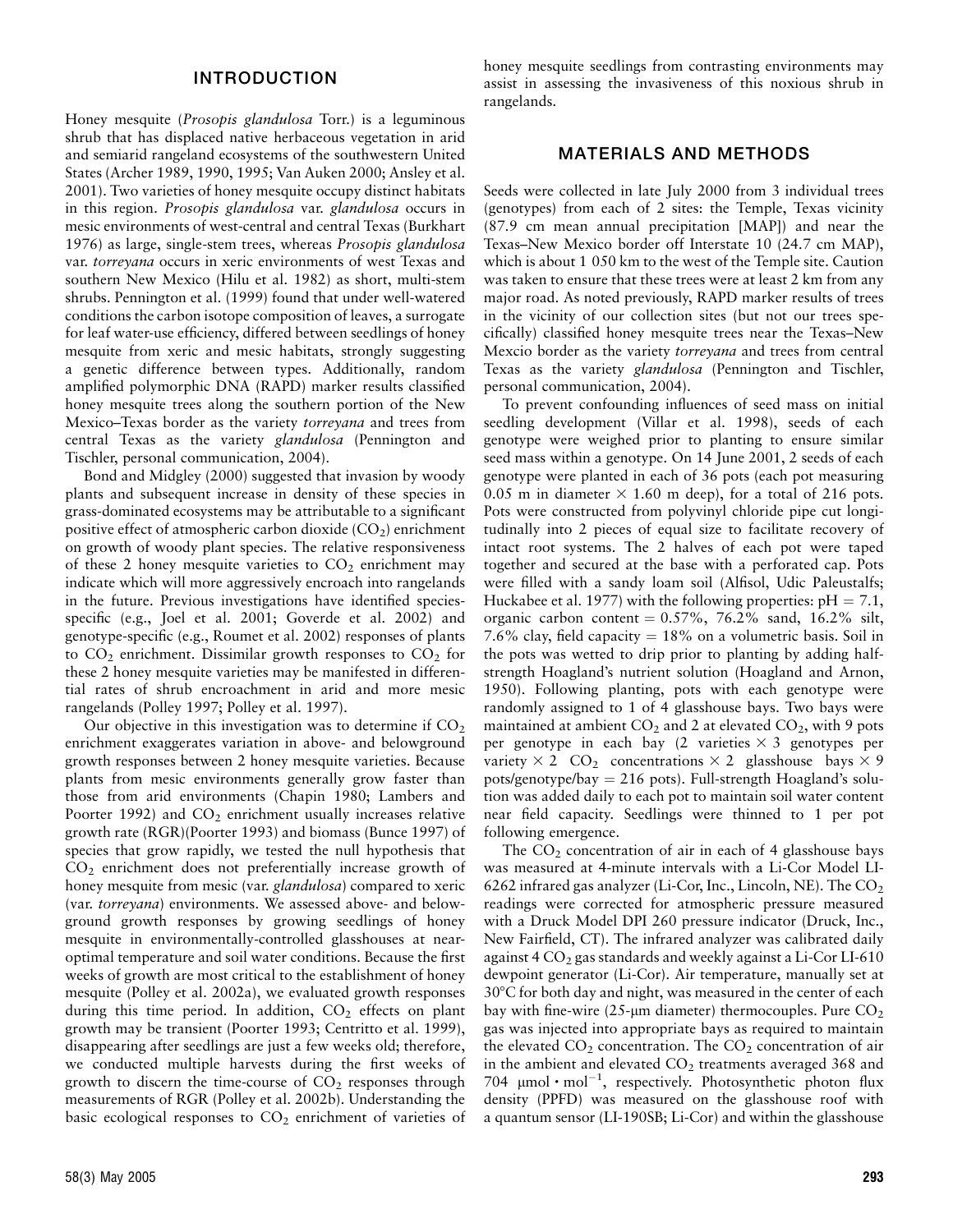**Table 1.** Mean  $(\pm 1 \text{ SE})$  above- and belowground responses at 8 days postemergence of 2 varieties of mesquite seedlings exposed to ambient and elevated CO<sub>2</sub> concentrations (368 and 704  $\mu$ mol  $\cdot$  mol $^{-1}$ , respectively).

| Variable                                 | CO <sub>2</sub> |                     |                           | Variety      |                     |
|------------------------------------------|-----------------|---------------------|---------------------------|--------------|---------------------|
|                                          | Ambient         | Elevated            | $%$ Increase <sup>2</sup> | torreyana    | glandulosa          |
| Aboveground                              |                 |                     |                           |              |                     |
| Cotyledon area (cm <sup>2</sup> )        | 3.06(0.12)      | 3.06(0.12)          | 0                         | 2.89(0.12)   | 3.23 $(0.12)^1$     |
| Cotyledon mass (g)                       | 0.017(0.001)    | $0.023$ $(0.001)^1$ | 35                        | 0.019(0.001) | 0.021(0.001)        |
| Leaf pair 1 area (cm <sup>2</sup> )      | 3.15(0.18)      | 3.39(0.18)          | 8                         | 3.16(0.18)   | 3.38(0.18)          |
| Leaf pair 1 mass $(g)$                   | 0.010(0.001)    | 0.013(0.001)        | 30                        | 0.011(0.001) | 0.012(0.001)        |
| Other leaf mass $(g)$                    | 0.014(0.001)    | 0.017(0.001)        | 21                        | 0.015(0.001) | 0.016(0.001)        |
| Stem mass (g)                            | 0.009(0.001)    | 0.012(0.001)        | 33                        | 0.009(0.001) | 0.012(0.001)        |
| Total leaf mass (g)                      | 0.040(0.002)    | $0.053(0.002)^1$    | 33                        | 0.044(0.002) | 0.049(0.002)        |
| Aboveground mass (g)                     | 0.049(0.003)    | $0.065~(0.003)^1$   | 33                        | 0.053(0.003) | $0.061~(0.003)^1$   |
| Belowground                              |                 |                     |                           |              |                     |
| Root depth (cm)                          | 83(3)           | 94 $(3)^{1}$        | 13                        | 86 (3)       | 90(3)               |
| Root length (cm)                         | 139.9 (10.0)    | 150.9(9.4)          | 8                         | 135.5(10.0)  | 155.4(9.4)          |
| Root surface area $\text{(cm}^2\text{)}$ | 23.2(1.2)       | 25.6(1.1)           | 10                        | 22.8(1.2)    | 26.0 $(1.1)^1$      |
| Root volume $(m^3)$                      | 0.31(0.02)      | $0.35(0.01)^1$      | 13                        | 0.30(0.02)   | $0.35(0.01)^1$      |
| Root mass $(q)$                          | 0.017(0.001)    | $0.021 (0.001)^1$   | 24                        | 0.016(0.001) | $0.022$ $(0.001)^1$ |
| Whole plant                              |                 |                     |                           |              |                     |
| Total plant mass (g)                     | 0.064(0.004)    | $0.086~(0.004)^1$   | 34                        | 0.068(0.004) | $0.083$ $(0.004)^1$ |

<sup>1</sup>Significant at the 0.05 level between ambient and elevated CO<sub>2</sub> means across varieties, and between variety means across [CO<sub>2</sub>].<br><sup>2</sup>Iperaase (%) of elevated LCO-1 over ambient LCO-1

<sup>2</sup>Increase (%) of elevated  $[CO<sub>2</sub>]$  over ambient  $[CO<sub>2</sub>]$ .

bays with 1-m–long line quantum sensors (LI-191SA; Li-Cor) mounted about plant height. On average, the daily integral of PPFD inside the glasshouse bays was 73% of that measured above the glasshouse.

logarithmically transformed before analysis; means and standard errors are reported after back-transforming.

# RESULTS

Seedlings were harvested at 8, 16, and 24 days postemergence from each of the glasshouse bays. Aboveground biomass was separated into stem and leaf components with the area of each leaf blade measured using a LI-3000A portable leaf area meter (Li-Cor). Soil was manually washed from roots and the depth of deepest root penetration recorded. Roots were digitally scanned at high resolution (600 dpi) using the WinRHIZO software (version 4.1c; Regent Instruments, Inc., Quebec, Canada) and a Hewlett Packard ScanJet 6100C scanner to determine root length, surface area, and root volume. Roots were not stained prior to analyses, which results in underestimations (Bouma et al. 2000), but these were minimized by using the WinRHIZO automatic threshold (i.e., Lagarde's method) for pale roots with greater sensitivity. Aboveground tissues and roots were dried at  $60^{\circ}$ C for 72 hours prior to weighing. RGRs were calculated for each genotype for the 0–8-, 8–16-, 16–24-, and 0–24-day intervals using observed total biomass (aboveground  $+$  belowground) for the latter harvest date and the genotype mean for the previous harvest date. Average seed mass was used in calculations involving day 0.

### Data were analyzed by harvest date using a split-split plot design with  $CO<sub>2</sub>$  as the split plot and variety as the split-split plot in a balanced design (SAS Institute Inc. 1997). The 0.05 level of probability was used for all analyses. Single degree of freedom contrasts were used to compare the 3 genotypes within each variety. When needed to normalize residuals, data were

# Day 8 Harvest

CO2 enrichment increased mass of cotyledons, leaves, and total aboveground plant material by 33%–35%; aboveground plant mass was 15% greater for seedlings of the glandulosa than for the torreyana variety (Table 1).  $CO<sub>2</sub>$  enrichment enhanced root depth, root volume, and root mass by 13%–24%; root surface area, root volume, and root mass were 14%–38% greater for the glandulosa than for the torreyana variety. Aboveground responses generally displayed greater increases (21%–35%) with  $CO<sub>2</sub>$  enrichment than did belowground responses (8%– 24%). Total plant mass was 34% greater with  $CO<sub>2</sub>$  enrichment

**Table 2.** Mean ( $\pm$  1 SE) relative growth rates (RGR, g  $\cdot$  g<sup>-1</sup>  $\cdot$  day<sup>-1</sup>) of 2 varieties of mesquite seedlings exposed to ambient and elevated  $CO<sub>2</sub>$ concentrations (368 and 704  $\mu$ mol  $\cdot$  mol<sup>-1</sup>, respectively).

| Growth       | CO <sub>2</sub> |                                                     | $\frac{0}{0}$         | Variety                       |                                  |  |
|--------------|-----------------|-----------------------------------------------------|-----------------------|-------------------------------|----------------------------------|--|
| Interval     | Ambient         | Elevated                                            | Increase <sup>2</sup> | torreyana                     | glandulosa                       |  |
| $0 - 8$ days |                 | $0.049(0.006) 0.082(0.006)^1$                       | 67                    |                               | $0.057(0.007)$ 0.075 $(0.006)^1$ |  |
|              |                 | 8-16 days 0.121 (0.005) 0.148 (0.005) <sup>1</sup>  | 22                    | $0.132(0.007)$ $0.138(0.005)$ |                                  |  |
|              |                 | 16-24 days 0.080 (0.008) 0.129 (0.008) <sup>1</sup> | 61                    | 0.104(0.008) 0.107(0.011)     |                                  |  |
|              |                 | 0-24 days 0.095 (0.003) 0.112 (0.003) <sup>1</sup>  | 18                    | $0.102(0.004)$ $0.105(0.003)$ |                                  |  |

<sup>1</sup>Significant at the 0.05 level between ambient and elevated  $CO<sub>2</sub>$  means across varieties, and between variety means across  $[CO<sub>2</sub>]$ .

<sup>2</sup>Increase (%) of elevated  $[CO<sub>2</sub>]$  over ambient  $[CO<sub>2</sub>]$ .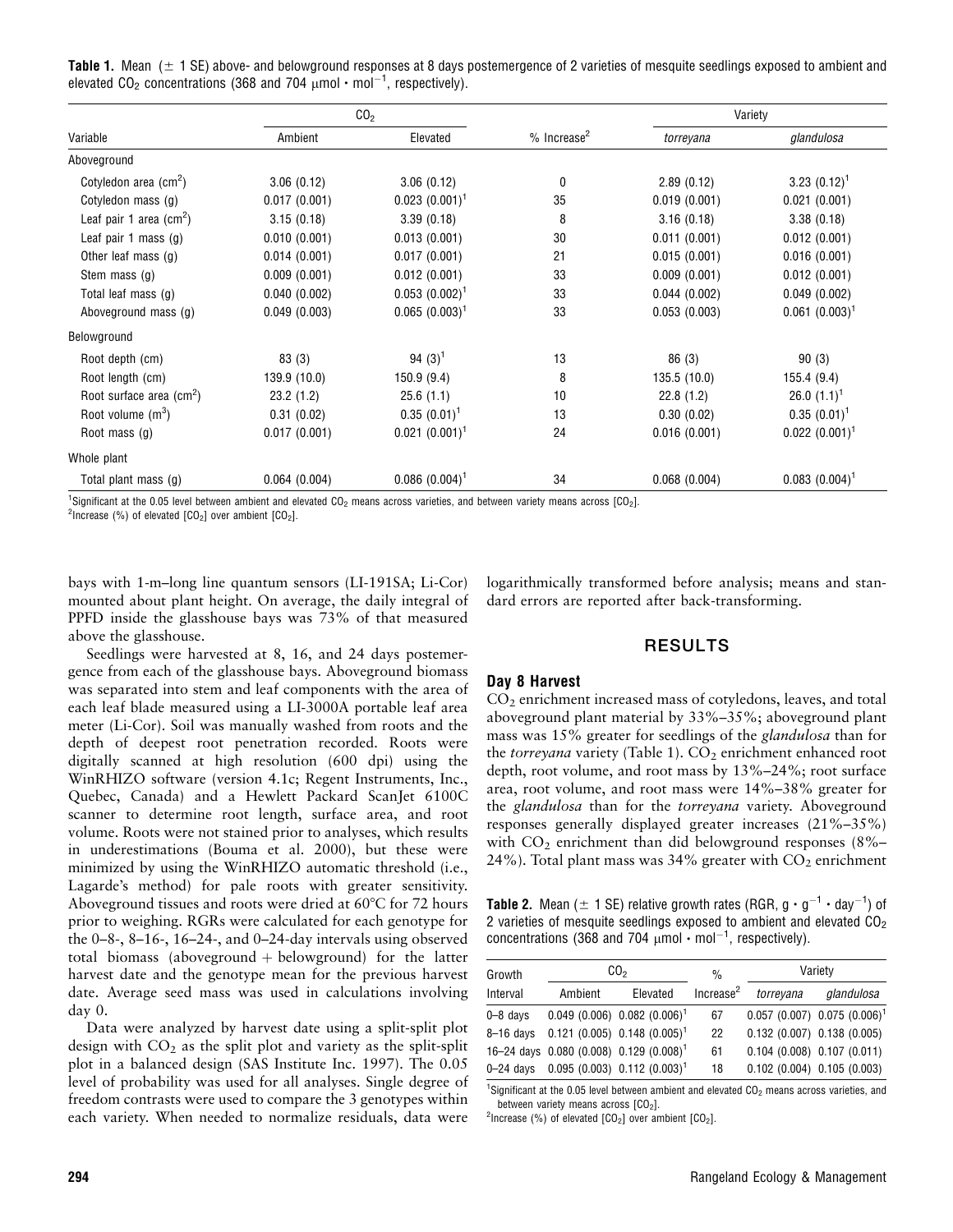

**Figure 1.** Mean ( $\pm$  1 SE) root-depth to root-mass ratios (upper panel) and root-mass to shoot-mass ratios (lower panel) at 8, 16, and 24 days postemergence of 2 varieties of mesquite seedlings averaged over ambient and elevated  $CO<sub>2</sub>$  concentrations.

and 22% greater for glandulosa than for torreyana seedlings. Concurrent with this finding, RGR (Days 0–8) was 67% greater with  $CO<sub>2</sub>$  enrichment and 32% greater in glandulosa than in torreyana seedlings (Table 2). Root-depth to root-mass ratios, averaged over  $CO<sub>2</sub>$  treatments, were greater for torreyana than for glandulosa seedlings, but root-mass to shoot-mass ratios did not differ between varieties (Fig. 1). Significant interactions between  $CO<sub>2</sub>$  and the 2 varieties were not observed for any variable, indicating that growth responses to  $CO<sub>2</sub>$  enrichment were similar for seedlings of both varieties. There were no significant differences for above- or belowground growth responses among the 3 genotypes from each variety (data not shown).

#### Day 16 Harvest

In contrast to the Day 8 harvest,  $CO<sub>2</sub>$  enrichment caused greater percentage increases in belowground variables (36%– 40%) other than root depth than in aboveground variables (10%–35%) (Table 3).  $CO<sub>2</sub>$  enrichment increased stem, total leaf, and aboveground plant mass by 23%–35%. In general, the magnitude of increases with CO<sub>2</sub> enrichment for aboveground variables was less than those observed for the Day 8 harvest. Aboveground plant mass was 12% greater for glandulosa than for torreyana seedlings.  $CO<sub>2</sub>$  enrichment enhanced root length, root surface area, root volume, and root mass by 36%–40%. The magnitude of  $CO<sub>2</sub>$ -induced increases for root variables was greater at the Day 16 harvest than at the Day 8 harvest. Rooting depth and root mass were 14%–20% greater for the glandulosa than for the torreyana variety. Total plant mass

increased by  $27\%$  with  $CO<sub>2</sub>$  enrichment and was  $14\%$  greater in glandulosa than in torreyana seedlings. RGR (Days 8–16) was 22% greater with  $CO<sub>2</sub>$  enrichment, but did not differ between varieties (Table 2). Root-depth to root-mass and rootmass to shoot-mass ratios, averaged over  $CO<sub>2</sub>$  treatments, did not differ between varieties, but were lower and higher, respectively, than in the Day 8 harvest (Fig. 1). Consistent with the Day 8 harvest, significant interactions between  $CO<sub>2</sub>$  and the 2 varieties were not observed for any variable, and differences were not observed for any variable among the 3 genotypes from each variety (data not shown).

### Day 24 Harvest

In contrast to the 2 previous harvests, percentage increases with  $CO<sub>2</sub>$  enrichment were similar for both aboveground (13%– 68%) and belowground  $(10\%-40\%)$  variables, and  $CO<sub>2</sub>$ enrichment increased all variables (Table 4). In general, the magnitude of increases with  $CO<sub>2</sub>$  enrichment was greater for aboveground variables, and similar for belowground variables, compared to the Day 16 harvest. Roots of seedlings of the glandulosa variety were longer and heavier, exhibited greater surface area, and extended deeper in pots compared to roots of the *torreyana* variety seedlings. Total plant mass increased by 50% with CO2 enrichment, but did not differ between varieties. Concurrent with this, RGR (Days 16–24) was 61% greater with  $CO<sub>2</sub>$  enrichment and did not differ between varieties, whereas RGR over the entire experiment (Days 0– 24) was 18% greater with  $CO<sub>2</sub>$  enrichment. Consistent with Day 16 harvest, root-depth to root-mass and root-mass to shoot-mass ratios, averaged over  $CO<sub>2</sub>$  treatments, did not differ between varieties (Fig. 1). Consistent with the 2 previous harvests, significant interactions between  $CO<sub>2</sub>$  and the 2 varieties were not observed for any variable, and differences were not observed for any growth response among the 3 genotypes from each variety (data not shown).

### **DISCUSSION**

Both varieties of honey mesquite responded to  $CO<sub>2</sub>$  enrichment with enhanced growth. Seedlings of the variety glandulosa had greater biomass and a more developed root system compared to the variety torreyana at the first 2 harvests (Days 8 and 16). However, these differences were attributed to inherent variation between varieties and not to elevated  $CO<sub>2</sub>$ . The absence of significant  $CO_2 \times$  variety interactions at any harvest date provides evidence that  $CO<sub>2</sub>$  enrichment did not exaggerate differences in above- and belowground responses between varieties in this glasshouse study under near-optimal temperature and soil water conditions. Therefore, our null hypothesis that CO<sub>2</sub> enrichment does not preferentially increase seedling growth of the honey mesquite variety from mesic environments was not rejected. These results suggest that varietal differences in rooting and other characteristics did not modify the size advantage of glandulosa over torreyana varieties, as the absolute differences in sizes did not change as a function of  $CO<sub>2</sub>$  treatment. Our assumption that growth of plants from mesic environments is greater compared to those from arid environments was supported only over the 8 days following seedling emergence.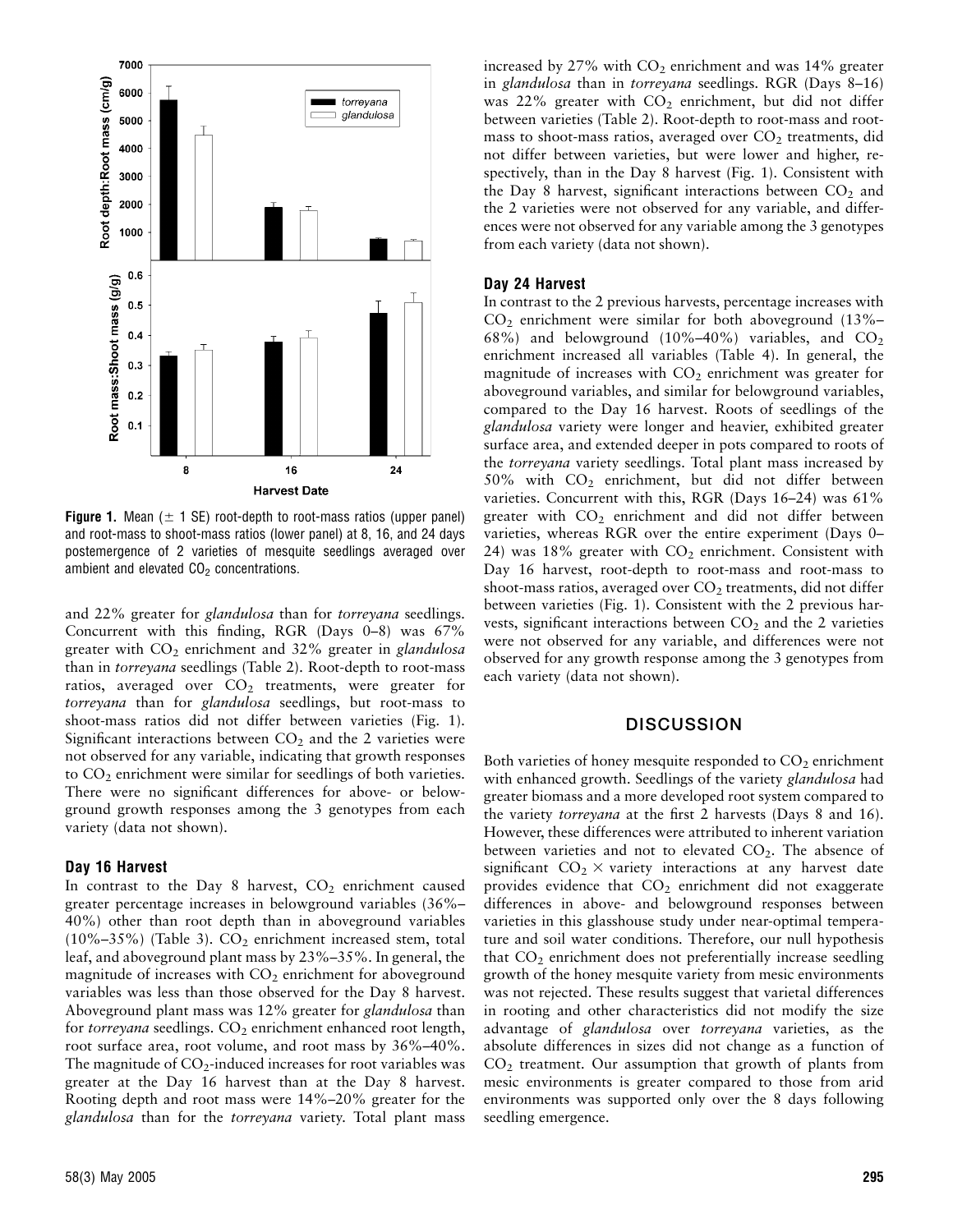Table 3. Mean  $(± 1 SE)$  above- and belowground responses at 16-days postemergence of 2 varieties of mesquite seedlings exposed to ambient and elevated CO<sub>2</sub> concentrations (368 and 704  $\mu$ mol  $\cdot$  mol $^{-1}$ , respectively).

| Variable                                | CO <sub>2</sub> |                   |                           | Variety       |                   |
|-----------------------------------------|-----------------|-------------------|---------------------------|---------------|-------------------|
|                                         | Ambient         | Elevated          | $%$ Increase <sup>2</sup> | torreyana     | glandulosa        |
| Aboveground                             |                 |                   |                           |               |                   |
| Leaf pair 1 area $\text{(cm}^2\text{)}$ | 6.56(0.33)      | $7.30~(0.30)^1$   | 11                        | 7.31(0.30)    | 6.55(0.33)        |
| Leaf pair 1 mass $(g)$                  | 0.038(0.002)    | $0.051~(0.002)^1$ | 34                        | 0.046(0.002)  | 0.043(0.002)      |
| Other leaf area $(cm2)$                 | 8.12(0.82)      | 8.99(0.75)        | 11                        | 8.10(0.75)    | 9.01(0.82)        |
| Other leaf mass $(g)$                   | 0.046(0.004)    | 0.051(0.003)      | 11                        | 0.045(0.003)  | 0.053(0.004)      |
| Stem mass (g)                           | 1.046 (0.039)   | 1.412 $(0.057)^1$ | 35                        | 1.403 (0.056) | 1.048(0.048)      |
| Total leaf area $\text{(cm}^2\text{)}$  | 17.74 (1.14)    | 19.48 (1.04)      | 10                        | 18.43 (1.04)  | 18.78 (1.13)      |
| Total leaf mass (g)                     | 0.107(0.006)    | $0.132 (0.005)^1$ | 23                        | 0.114(0.006)  | 0.124(0.006)      |
| Aboveground mass (g)                    | 0.146(0.008)    | $0.180~(0.007)^1$ | 23                        | 0.153(0.007)  | $0.172(0.008)^1$  |
| Belowground                             |                 |                   |                           |               |                   |
| Root depth (cm)                         | 108(5)          | 110(5)            |                           | 102(5)        | 116 $(5)^1$       |
| Root length (cm)                        | 179.5 (12.2)    | $251.6(11.9)^1$   | 40                        | 215.4 (11.9)  | 215.6 (12.2)      |
| Root surface area (cm <sup>2</sup> )    | 31.5(1.8)       | 43.1 $(1.7)^1$    | 37                        | 36.9(1.7)     | 37.7(1.7)         |
| Root volume $(m^3)$                     | 0.46(0.03)      | $0.63(0.03)^1$    | 37                        | 0.53(0.03)    | 0.56(0.03)        |
| Root mass $(q)$                         | 0.055(0.003)    | $0.075(0.003)^1$  | 36                        | 0.059(0.003)  | $0.071~(0.003)^1$ |
| Whole plant                             |                 |                   |                           |               |                   |
| Total plant mass (g)                    | 0.201(0.011)    | $0.255(0.010)^1$  | 27                        | 0.213(0.009)  | $0.243(0.011)^1$  |

<sup>1</sup>Significant at the 0.05 level between ambient and elevated CO<sub>2</sub> means across varieties, and between variety means across [CO<sub>2</sub>].<br><sup>2</sup>Increase (%) of elevated ICO-1 over ambient ICO-1 <sup>2</sup>Increase (%) of elevated  $[CO<sub>2</sub>]$  over ambient  $[CO<sub>2</sub>]$ .

Growth enhancement of honey mesquite with  $CO<sub>2</sub>$  enrichment was greater for aboveground variables at the first (Day 8) harvest, greater for belowground variables at the second (Day 16) harvest, and similar for both above- and belowground

variables at the last (Day 24) harvest. These differences in temporal enhancement of plant growth associated with  $CO<sub>2</sub>$ enrichment suggest changing carbon allocation priorities. Initial carbon investment was allocated primarily aboveground to

Table 4. Mean  $(± 1 SE)$  above- and belowground responses at 24-days postemergence of 2 varieties of mesquite seedlings exposed to ambient and elevated CO<sub>2</sub> concentrations (368 and 704  $\mu$ mol  $\cdot$  mol $^{-1}$ , respectively).

| Variable                                  | CO <sub>2</sub> |                     |                           | Variety      |                   |
|-------------------------------------------|-----------------|---------------------|---------------------------|--------------|-------------------|
|                                           | Ambient         | Elevated            | $%$ Increase <sup>2</sup> | torreyana    | glandulosa        |
| Aboveground                               |                 |                     |                           |              |                   |
| Leaf pairs                                | 9.2(0.5)        | 10.7 $(0.5)^1$      | 16                        | 9.4(0.5)     | 10.6(0.5)         |
| Leaf pair 2&3 area $\text{(cm}^2\text{)}$ | 7.03(0.36)      | $7.95(0.34)^1$      | 13                        | 7.51(0.36)   | 7.48(0.34)        |
| Leaf pair 2&3 mass (g)                    | 0.045(0.003)    | $0.053$ $(0.002)^1$ | 18                        | 0.050(0.003) | 0.048(0.003)      |
| Other leaf area $\text{(cm}^2\text{)}$    | 18.93 (4.10)    | $31.83(3.83)^1$     | 68                        | 25.77 (4.10) | 24.99 (3.83)      |
| Other leaf mass (g)                       | 0.103(0.021)    | $0.170~(0.020)^1$   | 65                        | 0.139(0.022) | 0.135(0.021)      |
| Stem mass (g)                             | 0.100(0.013)    | $0.160~(0.012)^1$   | 60                        | 0.111(0.013) | $0.151 (0.013)^1$ |
| Total leaf area $(cm2)$                   | 37.04 (4.41)    | 52.87 $(4.21)^1$    | 43                        | 47.80 (4.60) | 42.11 (4.01)      |
| Total leaf mass (g)                       | 0.213(0.23)     | $0.311 (0.023)^1$   | 46                        | 0.278(0.024) | 0.246(0.021)      |
| Aboveground mass (g)                      | 0.314(0.033)    | $0.480~(0.032)^1$   | 53                        | 0.397(0.034) | 0.397(0.031)      |
| Belowground                               |                 |                     |                           |              |                   |
| Root depth (cm)                           | 114(3)          | 126 $(3)^{1}$       | 10                        | 116 $(4)$    | 125 $(3)^1$       |
| Root length (cm)                          | 364.6 (31.6)    | 488.3 $(28.9)^1$    | 34                        | 379.7 (31.0) | 473.2 $(29.5)^1$  |
| Root surface area $\text{(cm}^2\text{)}$  | 67.8 (4.9)      | 87.8 $(4.5)^1$      | 29                        | 70.9 (4.8)   | 84.7 $(4.6)^1$    |
| Root volume $(m^3)$                       | 1.03(0.08)      | $1.35(0.07)^1$      | 31                        | 1.10(0.08)   | 1.28(0.07)        |
| Root mass $(q)$                           | 0.146(0.011)    | $0.205(0.011)^1$    | 40                        | 0.159(0.011) | $0.191 (0.010)^1$ |
| Whole plant                               |                 |                     |                           |              |                   |
| Total plant mass (g)                      | 0.461(0.041)    | $0.691(0.040)^1$    | 50                        | 0.562(0.043) | 0.589(0.038)      |

<sup>1</sup>Significant at the 0.05 level between ambient and elevated CO<sub>2</sub> means across varieties, and between variety means across [CO<sub>2</sub>].<br><sup>2</sup>Iperases (%) of elevated LCO-1 over ambient LCO-1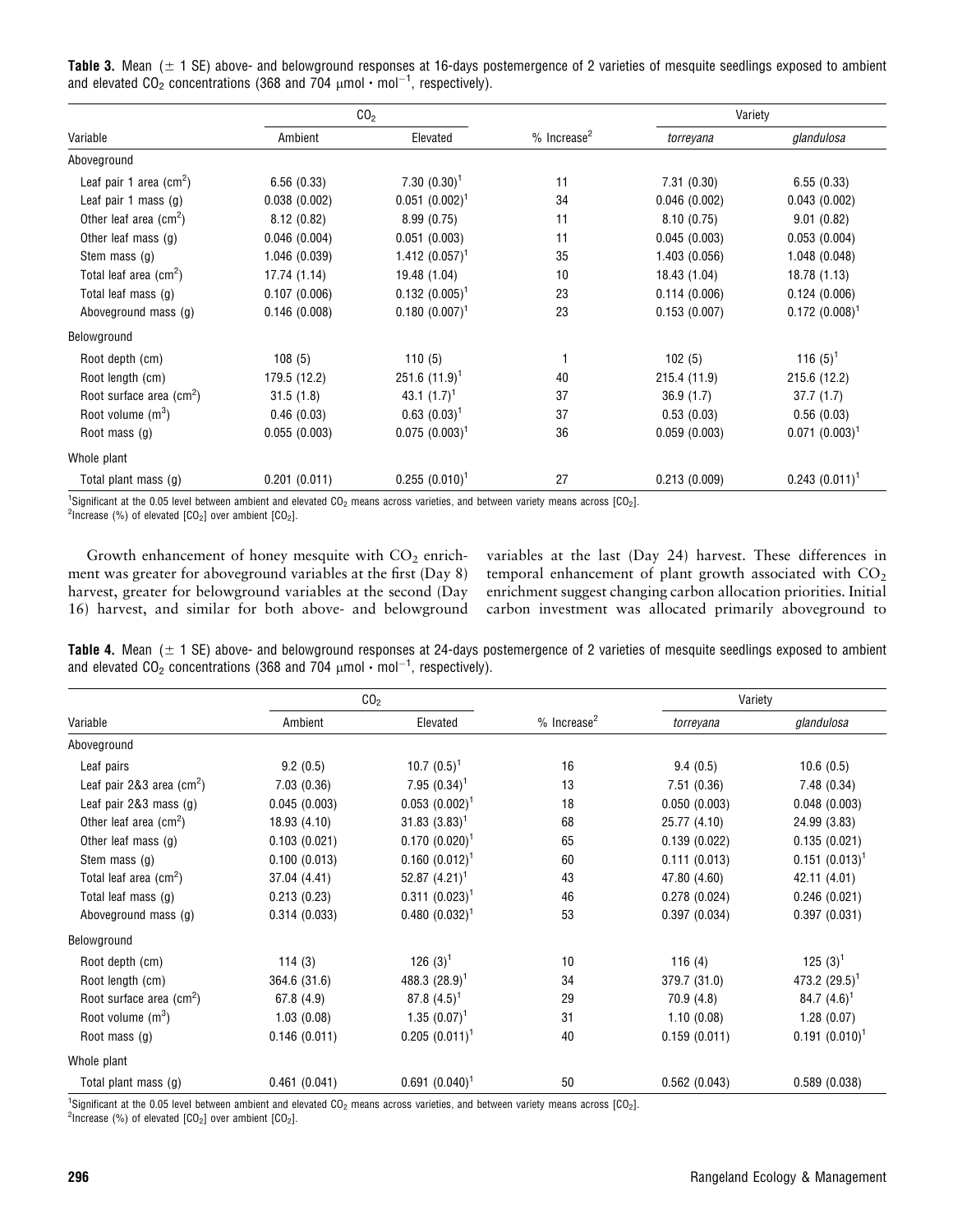develop photosynthetic machinery (leaves) as rapidly growing plants invest heavily in leaves (Tilman 1988; Poorter and Remkes 1990). Allocation priorities switched following the first harvest to increased carbon investment in roots for enhancing water and nutrient uptake.

The absence of variety-specific responses to  $CO<sub>2</sub>$  enrichment in this investigation, despite differences such as greater rootdepth to root-mass ratios for *torreyana* than for *glandulosa* at the Day 8 harvest, is consistent with a previous experiment evaluating genotype-specific growth responses of P. glandulosa var. glandulosa seedlings grown from seeds collected along an east–west precipitation gradient (36–93 cm MAP) in Texas (Derner et al. 2004). These results contradict literature supporting variety- or genotype-specific responses to  $CO<sub>2</sub>$  enrichment for other  $C_3$  species, including grasses (Goverde et al. 2002; Roumet et al. 1999, 2002), forbs (Andalo et al. 2001), and shrubs (Atkin et al. 1999). Although this leguminous shrub does not conform to responses exhibited by other  $C_3$  plants, it is unclear whether this inconsistency results from inherent species characteristics, such as the ability to fix nitrogen, or from soil nutrient and water differences between investigations. For example, CO<sub>2</sub> enrichment increased growth more in tree seedlings of xeric than of mesic habitats when soils were dry, but when soils were wet, growth of seedlings from mesic habitats was greater (Catovsky and Bazzaz 1999). Conversely, similar growth responses to  $CO<sub>2</sub>$  enrichment irrespective of whether soil water was limiting or abundant have been shown in  $C_3$  and  $C_4$  crop monocultures in a field setting (Derner et al.  $2003$ ), and in  $C_4$  grass seedlings in a glasshouse experiment (Derner et al. 2001).

Substantial  $CO_2$ -induced growth increases in above- and belowground variables of Prosopis seedlings are in agreement with previous investigations with honey mesquite (Polley et al. 1994, 1996, 1999), Pinus spp. (Jach and Ceulemans 1999; Runion et al. 1999), and other woody species (Cornelissen et al. 1999). Both the absolute and relative responses of aboveground, belowground, and total biomass of honey mesquite seedlings to  $CO<sub>2</sub>$  enrichment increased from the first to last harvest date of these seedlings, although the effects of  $CO<sub>2</sub>$  on growth previously have been shown to diminish over extended time periods (i.e., years) (Idso 1999; Jach and Ceulemans 1999). Observed decreases in RGR with increasing plant size are consistent with previous investigations (Jarvis and Jarvis 1964; Bazzaz et al. 1993; Cornelissen et al. 1998). The RGR for both varieties was similar over the 24-day period, resulting in similar total biomass in spite of significantly greater RGR for glandulosa at the Day 8 harvest. Lack of a significant RGR response by Day 24 indicates that the torreyana variety compensated for lower RGR at Day 8. This compensation occurred due to greater increases in aboveground growth in torreyana from Day 16 to Day 24. These increases overshadowed the increasing greater root mass in glandulosa relative to torreyana throughout the 24-day sample period.

A main effect of  $CO<sub>2</sub>$  enrichment on plant growth is increased ontogeny (e.g., Centritto et al. 1999), which is likely responsible for the rapid response to  $CO<sub>2</sub>$  enrichment displayed by honey mesquite in this investigation. For example, roots extended 13% deeper with  $CO<sub>2</sub>$  enrichment 8 days following emergence. Ecological implications of this greater root depth include access to greater soil water and nutrient supplies, which combined with the marked  $CO<sub>2</sub>$ -induced aboveground responses after 8 days, appears to confer a competitive advantage to honey mesquite seedlings regarding successful establishment, assuming that  $C_3$  or  $C_4$  grass seedlings do not respond as vigorously to  $CO<sub>2</sub>$  enrichment. Thus, we should expect that this species will continue aggressive encroachment into grasslands in future  $CO_2$ -enriched environments, because  $C_4$  grasses that currently dominate these grasslands are not as responsive to elevated  $CO<sub>2</sub>$  as is honey mesquite (Polley et al. 1994).

### ACKNOWLEDGMENTS

Authors wish to thank Alicia Naranjo, Kyle Tiner, Holly Harland, Brooke Kramer, Jenny Fikes, and Dustin Coufal for data collection and entry. Chris Kolodziejczyk maintained CO<sub>2</sub> and environmental control systems and data records.

### LITERATURE CITED

- ANDALO, C., I. GOLDRINGER, AND B. GODELLE. 2001. Inter- and intragenotypic competition under elevated carbon dioxide in Arabidopsis thaliana. Ecology 82:157–164.
- ANSLEY, J. R., X. B. WU, AND B. A. KRAMP. 2001. Observation: long-term increases in mesquite canopy cover in a north Texas savanna. Journal of Range Management 54:171–176.
- ARCHER, S. 1989. Have southern Texas savannas been converted to woodlands in recent history? American Naturalist 134:545–561.
- ARCHER, S. 1990. Development and stability of grass/woody mosaics in a subtropical savanna parkland, Texas, U.S.A. Journal of Biogeography 17:453-462.
- ARCHER, S. 1995. Tree-grass dynamics in a *Prosopis*-thornscrub savanna parkland: reconstructing the past and predicting the future. *Ecoscience* 2:83-99.
- ATKIN, O. K., M. SCHORTEMEYER, N. MCFARLANE, AND J. R. EVANS. 1999. The response of fast- and slow-growing Acacia species to elevated atmospheric  $CO<sub>2</sub>$ : an analysis of the underlying components of relative growth rate. Oecologia 120:544-554.
- BAZZAZ, F. A., S. L. MIAO, AND P. M. WAYNE. 1993. CO<sub>2</sub>-induced growth enhancements of co-occurring tree species decline at different rates. Oecologia 96:478–482.
- BOND, W. J., AND G. F. MIDGLEY. 2000. A proposed  $CO<sub>2</sub>$ -controlled mechanism of woody plant invasion in grasslands and savannas. Global Change Biology 6:865-869.
- BOUMA, T. J., K. L. NIELSEN, AND B. KOUTSTALL. 2000. Sample preparation and scanning protocol for computerized analysis of root length and diameter. Plant and Soil 218:185–196.
- BUNCE, J. A. 1997. Variation in growth stimulation by elevated carbon dioxide in seedlings of some  $C_3$  crop and weeds species. Global Change Biology 3:61–66.
- BURKHART, A. 1976. A monograph of the genus Prosopis. Journal of Arnold Arboretum 57:450–525.
- CATOVSKY, S., AND F. A. BAZZAZ. 1999. Elevated  $CO<sub>2</sub>$  influences the response of two birch species to soil moisture: implications for forest community structure. Global Change Biology 5:507–518.
- CENTRITTO, M., H. S. J. LEE, AND P. G. JARVIS. 1999. Increased growth in elevated [CO<sub>2</sub>]: an early, short-term response? Global Change Biology 5:623-633.
- CHAPIN, F. S. 1980. The mineral nutrition of wild plants. Annual Review of Ecology and Systematics 11:233–260.
- CORNELISSEN, J. H. C., A. L. CARNELLI, AND T. V. CALLAGHAN. 1999. Generalities in the growth, allocation and leaf quality responses to elevated  $CO<sub>2</sub>$  in eight woody species. New Phytologist 141:401–409.
- CORNELISSEN, J. H. C., P. CASTRO-DIEZ, AND A. L. CARNELLI. 1998. Variation in relative growth rate among woody species, In: H. Lambers, H. Poorter, M. M. I. van Vuuren [eds.]. Inherent variation of plant growth: physiological mechanisms and ecological consequences. Leiden,The Netherlands: Backhuys Publishers. p 363–392.
- DERNER, J. D., H. B. JOHNSON, B. A. KIMBALL, P. J. PINTER, JR, H. W. POLLEY, C. R.